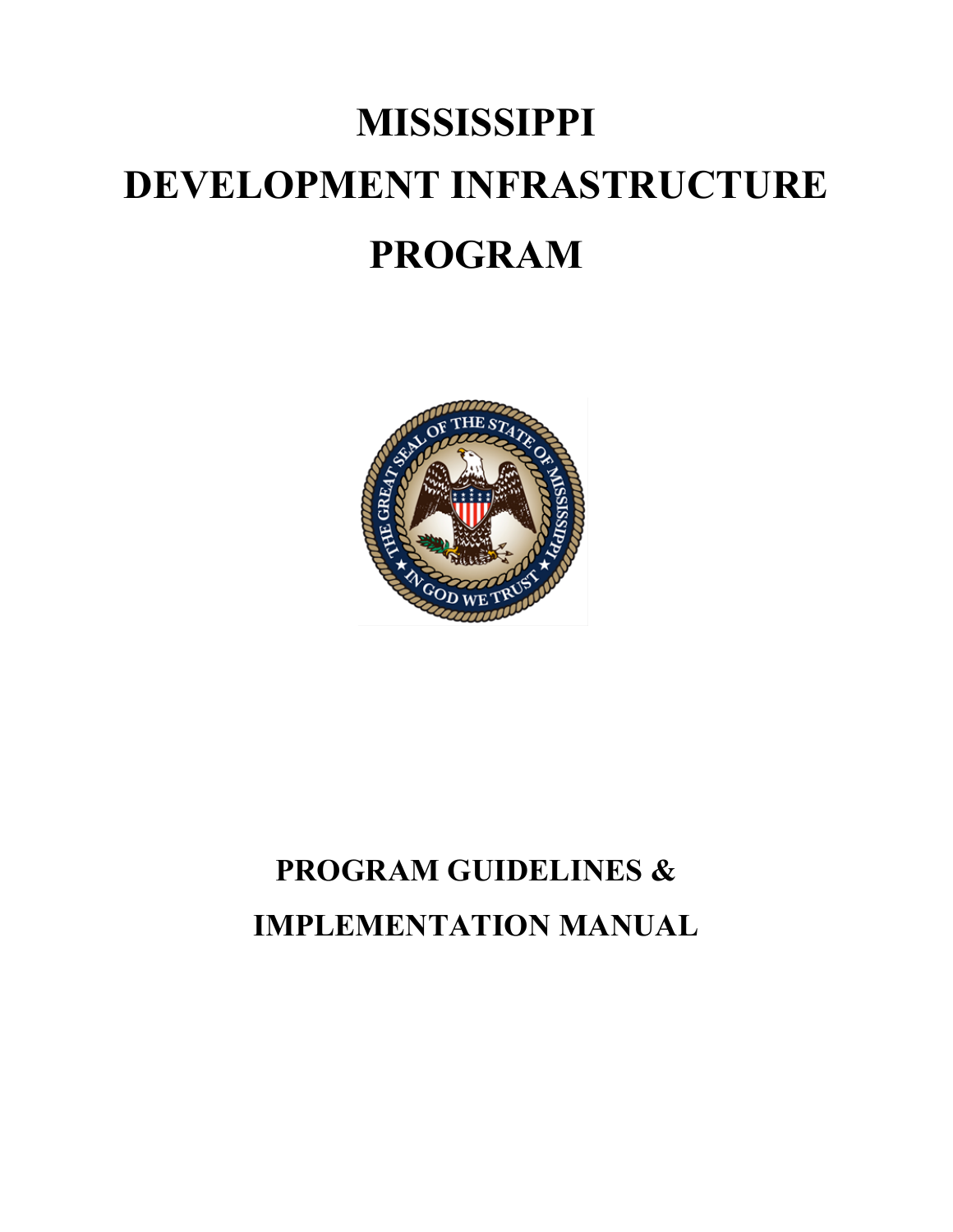# **TABLE OF CONTENTS**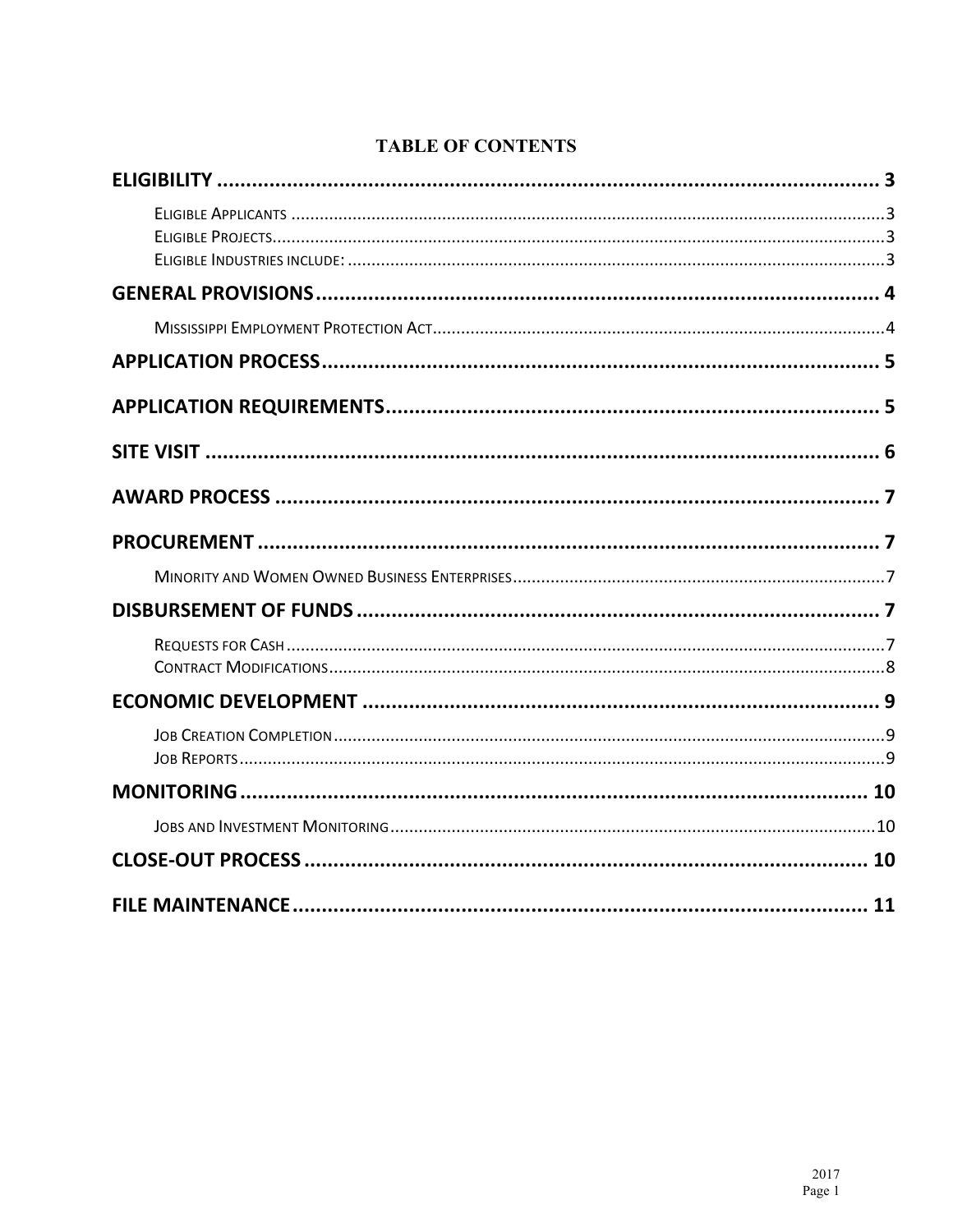## **DEVELOPMENT INFRASTRUCTURE PROGRAM**

The Mississippi Development Infrastructure Program (DIP), administered by the Mississippi Development Authority (MDA) is designed for making grants to counties or municipalities (Applicants) to finance infrastructure projects to promote economic growth in the State of Mississippi (State). Counties and municipalities are encouraged to use these funds in connection with other State and federal programs. Funding for grants and loans to Applicants is derived from the issuance of state bonds.

The Development Infrastructure Program is authorized under Section 57-61-36, MS Code, Annotated**.**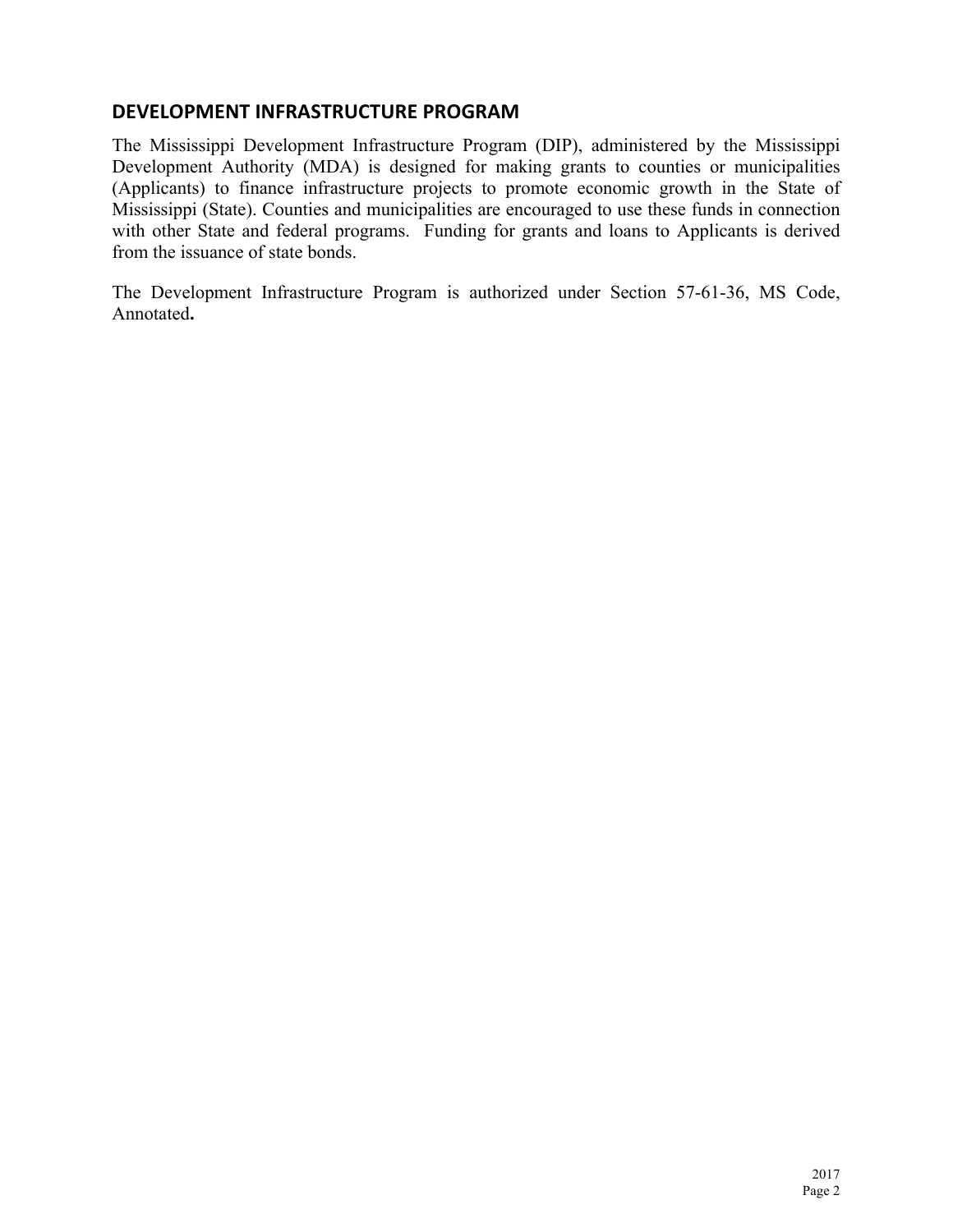# **Eligibility**

### **Eligible Applicants**

Cities and Counties are eligible for the DIP program. Projects must be directly related to the construction, renovation, or expansion of a new or expanded industry.

#### **Eligible Projects**

Eligible projects financed with DIP must be publicly owned. All contracts and purchases shall be made in accordance with normal bid and purchase laws of a municipality or county. Eligible projects include, but are not limited to:

- Building (Purchase, construction, or rehabilitation)
- Water Improvements
- Sewer Improvements
- Drainage Improvements
- Transportation facilities directly affecting the site, including roads, bridges, rail lines, or pipelines
- Land Improvements
- Marine Structures
- Energy facilities (Power Generation and Distribution)
- Any other project approved by Mississippi Development Authority

#### **Eligible Industries include:**

- Manufacturing and processing
- Large distribution facility
- Service support to agriculture, aquaculture, and mariculture
- Service support to manufacturing and processing
- Telecommunications and data processing
- Corporate headquarters and operations centers
- Research and development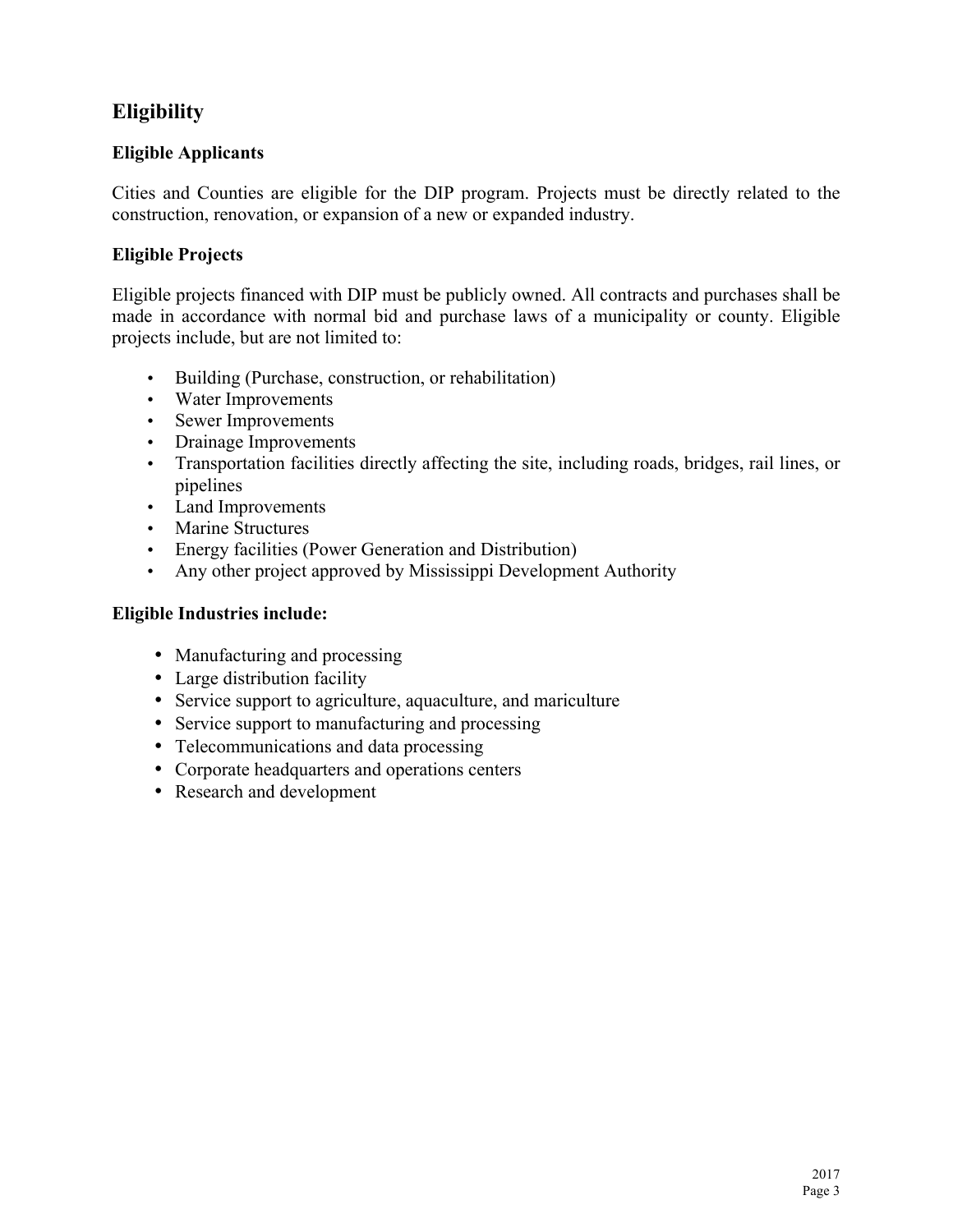# **General Provisions**

DIP projects should include a benefitting business, committed to increasing net new permanent jobs at their facility in which the grant is assisting. The benefitting business will have four (4) years from the effective grant date to complete job creation and investment commitments. The benefitting business will be required to maintain the total employment requirement for a period of 12 months.

The maximum amount, which may be awarded to any one applicant, will be whichever amount of the following is less: \$15,000 per job or a maximum of \$500,000 total grant amount.

DIP assistance per job must be \$15,000 or less. The proposed activity must be associated with creating 10 or more net new, permanent full-time jobs.

All applicants are required to supply a minimum 10% match of the total DIP grant award amount to the project in the form of cash or in/kind contribution.

The applicant and the benefitting business will be required to enter into a Memorandum of Agreement with each other. This agreement is utilized to outline the responsibilities and commitments of both parties and determine reimbursement if those commitments are not met.

Program funds may not be used for working capital, general expenditures, which would normally be covered under an applicant's general operation budget, or for administrative expenses.

Engineering/Architectural cost are limited to an amount not to exceed 10% of the DIP grant award amount. Local or other funding sources will be required for the balance.

Projects where the applicant does not own the property that is being improved with DIP funds must include an inter-local agreement between both parties along with approval from the Attorney General's office.

#### **Mississippi Employment Protection Act**

All grant recipients (applicants) and benefitting businesses entering into contracts with the Mississippi Development Authority represents and warrants that it will ensure compliance with the Mississippi Employment Protection Act and will register and participate in the status verification system of all newly hired employees. The term "employee" as used herein means any person that is hired to perform work within the State of Mississippi. As used herein, "status verification system" means the illegal Immigration Reform and Immigration Responsibility Act of 1996 that is operated by the United States Department of Homeland Security, also known as the E-Verify Program or any other successor electronic verification system replacing the E-Verify Program. The grantee agrees to maintain such compliance and, upon request of the State, to provide copy of each such verification to the State. The grantee further represents and warrants that any person assigned to perform services hereunder meet the employment eligibility requirements of all migration laws of the State of Mississippi. The grantee understands and agrees that any breach of these warranties may subject the grantee to the following: (a) termination of Agreement and ineligibility for any state or public contract in Mississippi for up to 3 years, with notice of such cancellation/termination being made public, or (b) the loss of any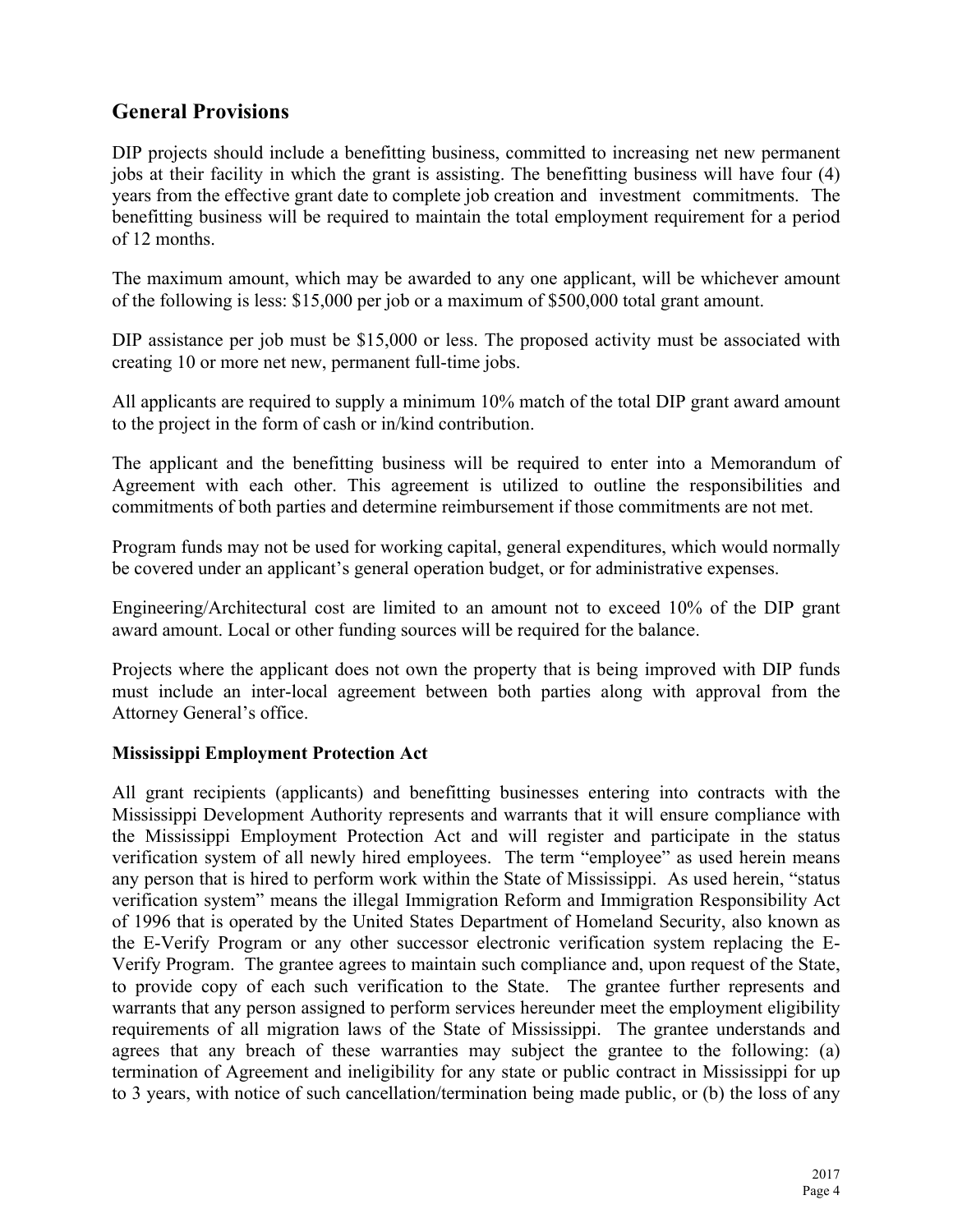license, permit, certification or other document granted to the grantee by an agency, department or governmental entity for the right to do business in Mississippi for up to 1 year, or (c) or both. In the event of such cancellation/termination, the grantee would also be liable for any additional costs incurred by the State due to contract cancellation or loss of license or permit.

# **Application Process**

Any applicant seeking funding should contact an MDA project manager with the Global Business Division or the Existing Industry and Business Division. After the initial evaluation, should the manager determine the project meets MDA standards, they will contact the Community Services Division to discuss the project and check on availability of funds. Then upon request, the applicant should send a Pre-Application package to the Community Services Division to include the following information:

- Project Proposal
- Benefitting Business Information Packet
- Engineering cost estimate: Include a general cost estimate. Cost estimate must be submitted by an engineer or architect on their letterhead, signed and stamped.
- Budget Sheet
- Last 3 years of the Benefitting Business's audited financial statements

The process used for evaluating, selecting, and funding Pre-Applications and Applications is based on the following:

- Eligibility
- Project readiness
- Benefitting Business's financial condition

After the review of your Pre-Application, MDA may issue a letter inviting a DIP application. The letter will state the amount of DIP funds that can be applied for and the requirements. Please note: a letter of invitation is not a commitment of funds. An application will be made available at that time. In addition, the applicant must have a Memorandum of Agreement executed with the benefitting business to create and/or retain jobs and make the investment as described in the application. The highest official with both the applicant and the benefitting business must sign this agreement.

MDA will perform a financial review of the business benefitting from DIP money. If MDA does not find the business to be financially sound and eligible to receive state incentives, the Community Services Division will not invite the application. The applicant will be given 45 days to submit the full application.

DIP applications are accepted on a continuing basis as long as funds are available.

# **Application Requirements**

The application must include the following:

• A detailed description of the project and narrative explaining how the specific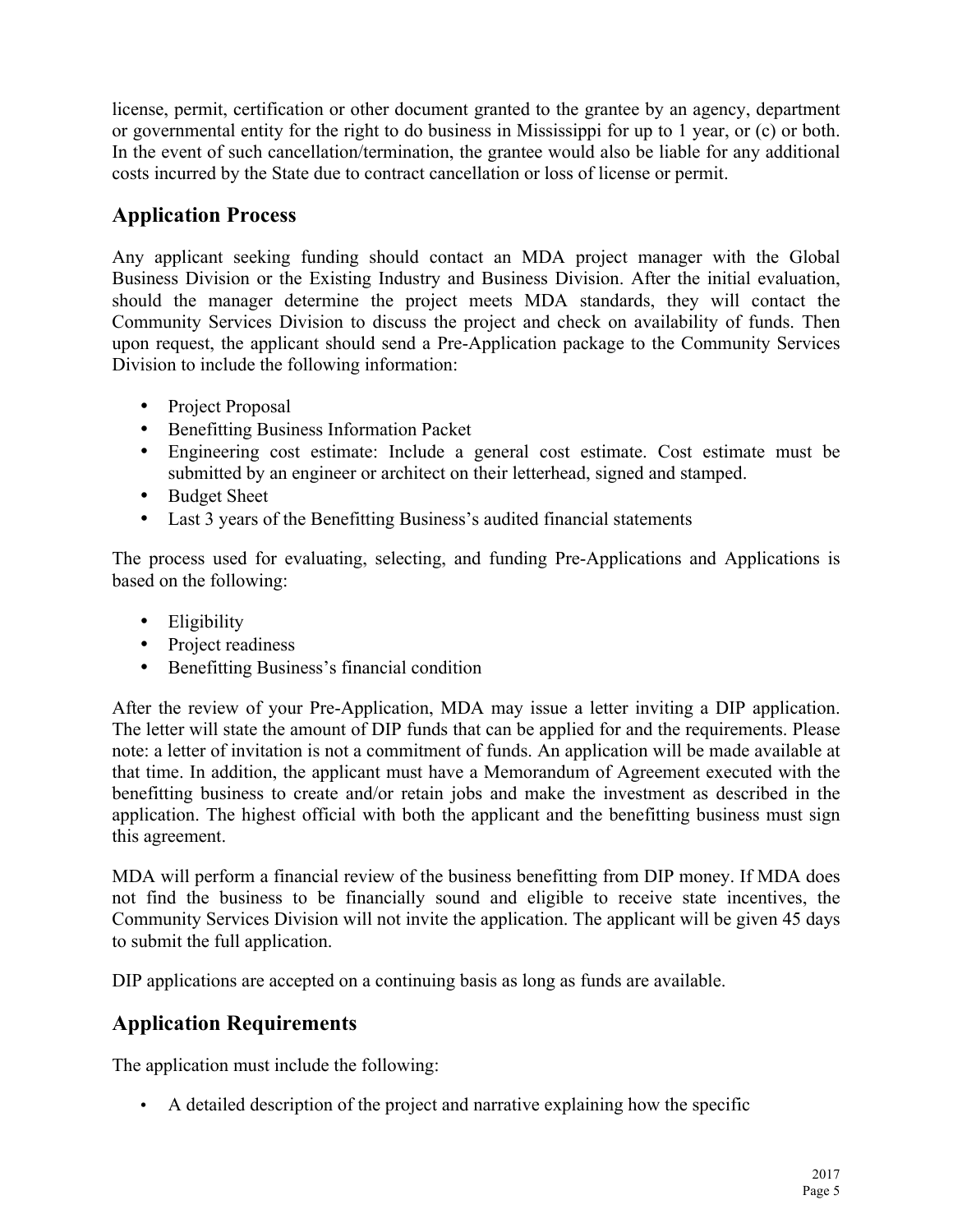improvements will affect economic development and/or job creation in the area, together with supporting documentation.

- Engineering/Architect's Report: This should include a cost estimate and timeline. Cost estimate must be submitted by an engineer or architect on their letterhead as a signed and stamped original. The timeline should outline the project construction from implementation to the completion of construction.
- Executed copy of the Resolution of Authorization for DIP funds and local matching funds
- Memorandum of Agreement
- Budget Sheet
- Detailed Map showing location of proposed project. Maps must explicitly correspond to the proposed scope of activities within this project.
- Copy of building title and lease (applicable if the project includes a building purchase, construction, or rehabilitation)
- E-Verification for the applicant and benefitting business

The Applicant must submit one original of the application to MDA. Complete applications must be submitted with bottom tabbed dividers in between each attachment. All documentation should have original signatures.

> Applications can be mailed to: Mississippi Development Infrastructure Program Mississippi Development Authority Community Services Division Post Office Box 849 Jackson, MS 39205

MDA will evaluate the application to determine if the project meets program criteria.

### **Site Visit**

Once an application has been received, a CSD Program Manager will contact the grant administrator and local unit of government to schedule a site visit. During the site visit, CSD staff will review the following:

- Resolution authorizing the application submittal in the minute book
- Documentation for matching funds
- View the project area and site of improvements to document project need

In addition, the CSD staff will need a current employee roster from the benefitting business. The document must include each employee's name and date of hire. This will be the starting point to account for job creation. A company representative from the benefitting business and the local elected official with the applicant will sign an acknowledgement pertaining to job creation and should attend the site visit.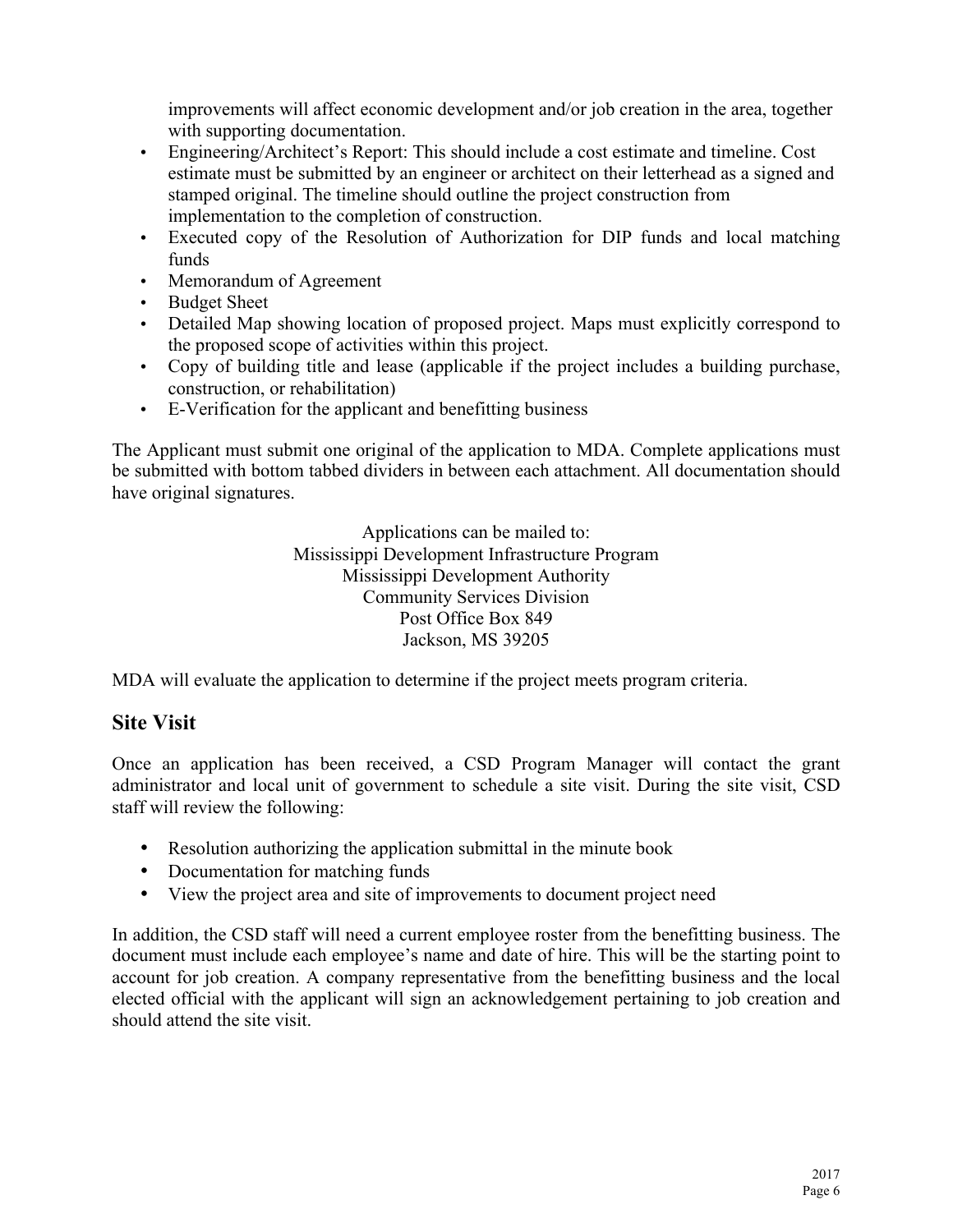# **Award Process**

Upon being awarded a DIP grant, a binding contract is executed between the Mississippi Development Authority and the grant recipient for the specific amount awarded, job commitment, and for the particular activity being improved with DIP funds.

Construction may not begin and jobs may not be counted prior to an effective grant award date. Any expenses incurred before the effective date of the grant agreement will not be reimbursed by MDA. Any jobs created prior to the effective date of the grant agreement may not be counted towards job creation.

All funded projects are required to enter the construction phase within 12 months of the award date. Where construction has not begun within 12 months, the grant recipient must satisfactorily demonstrate why the project should be kept open or the award may automatically be voided.

# **Procurement**

All contracts and purchases must be made in accordance with normal bid and purchase laws of a municipality or county.

#### **Minority and Women Owned Business Enterprises**

The Mississippi Development Authority (MDA) encourages the maximum opportunity for increased participation by local Minority and Women-Owned Business Enterprises (MBE/WBE) in the procurement of goods and services. The Mississippi Development Authority Minority Business Division at www.mmbr.org and the Mississippi Procurement Technical Center at www.mscpc.com can assist with MBE/WBE outreach efforts.

### **Disbursement of Funds**

All funds awarded must be spent for improvements within the scope of the original project description as stated in the grant or loan application. Additionally, all funds will flow through the grant recipient.

MDA will release DIP program funds for services rendered, on a reimbursement basis, for approved eligible costs incurred for the project.

Grant recipients will have two (2) years from the date of the agreement to request reimbursement for DIP funds. Failure to implement and complete the project within that time frame may result in the agreement being voided and funds de-obligated

#### **Requests for Cash**

DIP funds are requested by using the Request for Cash and Consolidated Support Sheet. These forms can be found on MDA's website as a single excel file titled "Request for Cash". The Request for Cash form provides the necessary information about the recipient, project and budget, along with the required signatures to authorize the request. The Consolidated Support Sheet allows for all the reported costs to be documented along with the amount of funds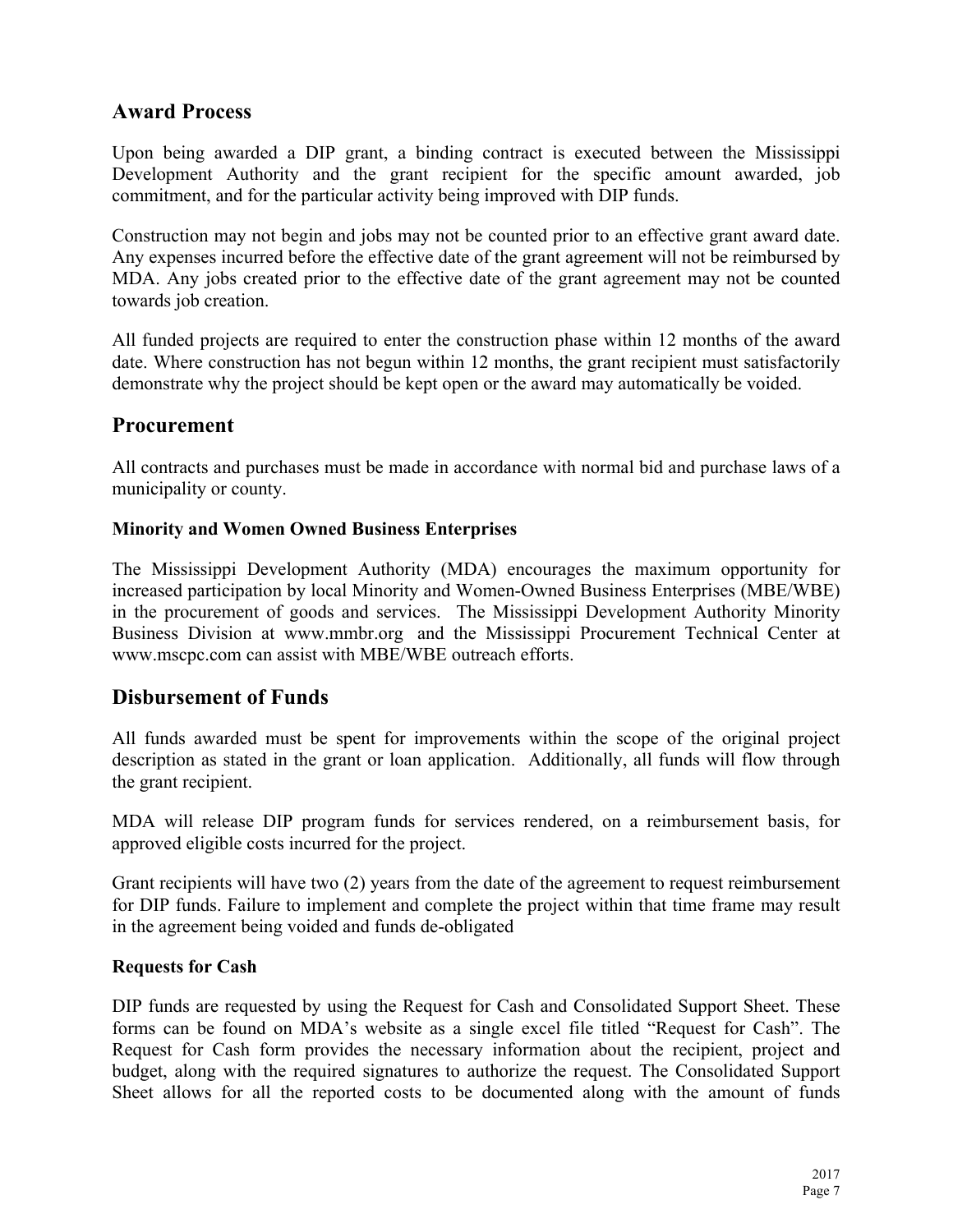expended and remaining. The costs reported must be equal to the amount requested and disbursed including any matching funds. Signatures on both forms are required in order to process the request.

An Authorized Signatory Letter must be sent no later than with the first Request for Cash and at any time there is a change in administration. The Authorized Signatory Letter will advise CSD of the authorized signatories for the DIP project.

Completed Requests for Cash must be submitted to:

The Mississippi Development Authority Community Services Division Post Office Box 849 Jackson, Mississippi 39205-0849

All forms submitted must be accurately completed or the request cannot be processed and will be returned to the grant recipient. Forms submitted with errors will delay the process and greatly impact the turnaround time for funds being released because all information must be verified and approved for payment prior to submission to DFA. According to State Statute, 45 days is allowed for the processing of cash requests. If after the  $45<sup>th</sup>$  day payment has not been received, please contact the Program Manager to check on the status of your request.

Requests for Cash overlapping the State's fiscal year (June  $30<sup>th</sup>$ ) or the grant recipient's fiscal year must be separated into two separate requests.

All requests for construction expenses must include an itemized invoice approved by the engineer or architect.

Matching Funds must be expended at a proportionate rate with DIP Funds and documented on the request for cash forms and include attached invoices or checks.

#### **Contract Modifications**

The Community Services Division requires all grant recipients to receive approval prior to making contract amendments, modifications or extensions. Grant recipients must submit correspondence and documentation associated with the request, signed under the original signature of the chief elected official or appointed executive officer, supporting the need for the change(s) or extension.

NOTE: CSD must approve any changes to the original budget prior to local action. Failure to have approval may result in an ineligible activity which may result in the repayment of grant funds to MDA.

Excess funds will not be eligible to pay for the project costs not accounted for in the original project description. Additionally, if the grant recipient completes their project for less than the amount awarded, the excess funds may be requested for additional project work as long as there is no change from the scope of the original project.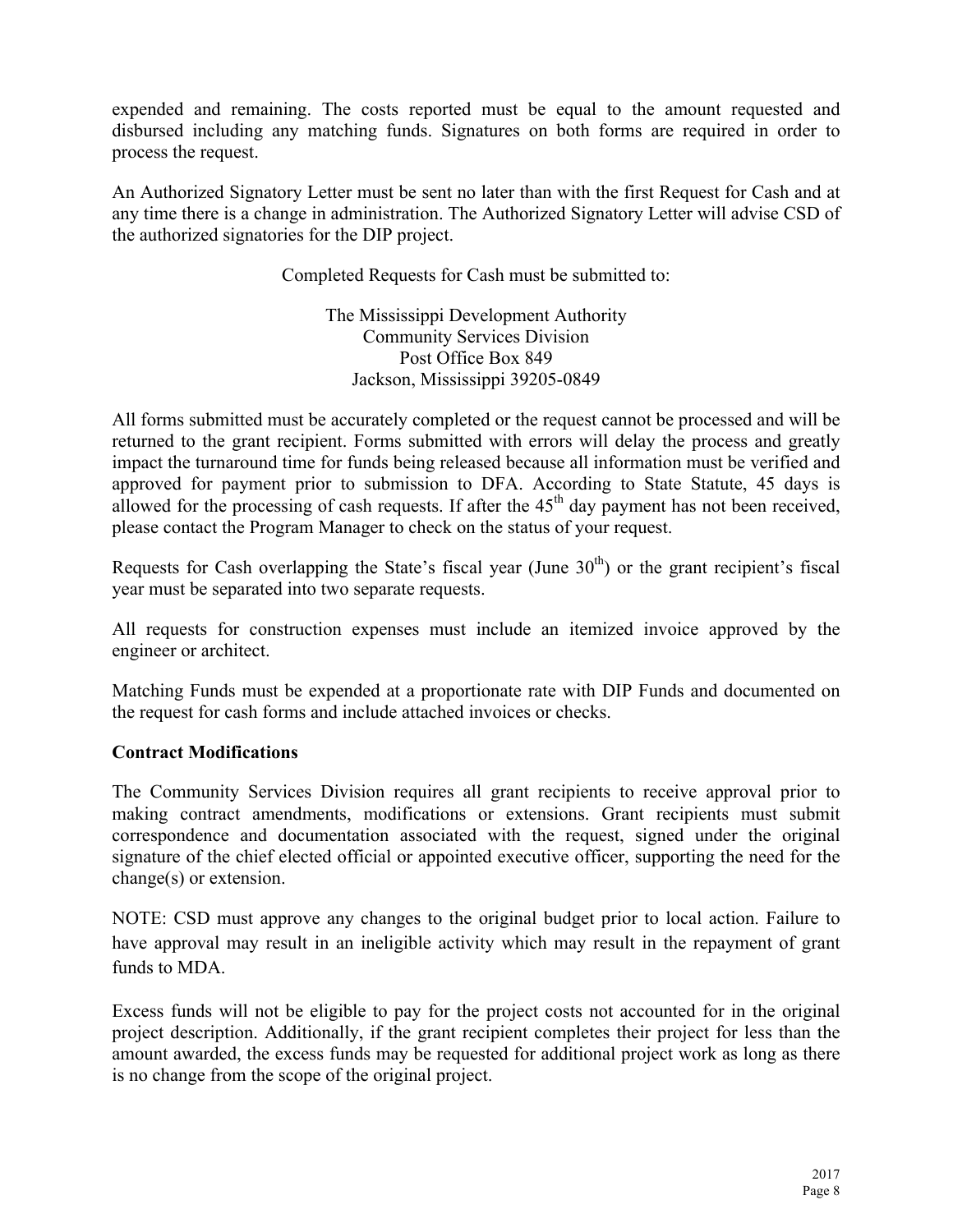# **Economic Development**

It is the grant recipient's responsibility to ensure the benefitting business is in compliance with all guidelines, jobs (created and maintained) are documented and benefitting business investment is met. If DIP funds are released and the project does not materialize or the benefitting business's requirements are not met, the grant recipient will be required to pay the DIP funds back to MDA. The grant recipient therefore, should hold the benefitting business responsible for meeting the investment and jobs requirements.

#### **Job Creation Completion**

The benefitting business will have four (4) years from the effective grant date to create jobs and expend the private capital investment. An employee roster will be obtained at the site visit. This will be used as MDA's basis for job creation. Once the total number of jobs increases by the amount of the jobs committed and can be shown on one payroll, the total employment requirement will be met. After this point, the benefitting business should maintain the total employment number for a period of 12 months. Once this can be documented and submitted to MDA for review, job creation will be considered complete.

If, for any reason whatsoever, the grant recipient does not adhere to the commitments as documented in the application and grant agreement, the grant recipient will reimburse the Mississippi Development Authority the amount as set out below:

- If the business benefitting from the DIP improvements fails to create and maintain the total number of full-time jobs as indicated in the Memorandum of Agreement and site visit acknowledgement form, the grant recipient will reimburse the Mississippi Development Authority a pro rata share of the amount documented by the Memorandum of Agreement. The reimbursement amount will be arrived at by multiplying the difference between the total number of jobs projected to be created and the number of actual jobs created by the cost per job. The cost per job is derived by dividing the DIP award amount by the total number of jobs projected to be created.
- Should the grant recipient fail to fully implement all facets of the project, or should the business benefitting from the DIP improvements fail to locate to or remain in operation at the DIP assisted site until all project terms and conditions have been met and the DIP grant agreement has been closed out, the grant recipient shall be responsible for repayment of the total amount of DIP funds expended on the project.

#### **Job Reports**

All open Economic Development projects are required to submit job reports twice a year until all job commitments have been met. Grant recipients should submit the Economic Development Jobs Report form and a dated and certified employee roster at the beginning of the year and the middle of the year. A representative from the benefitting business and the local elected official should sign and date the Economic Development Jobs Report Form.

> Job Report due dates are as follows: January 15<sup>th</sup> July  $15^{th}$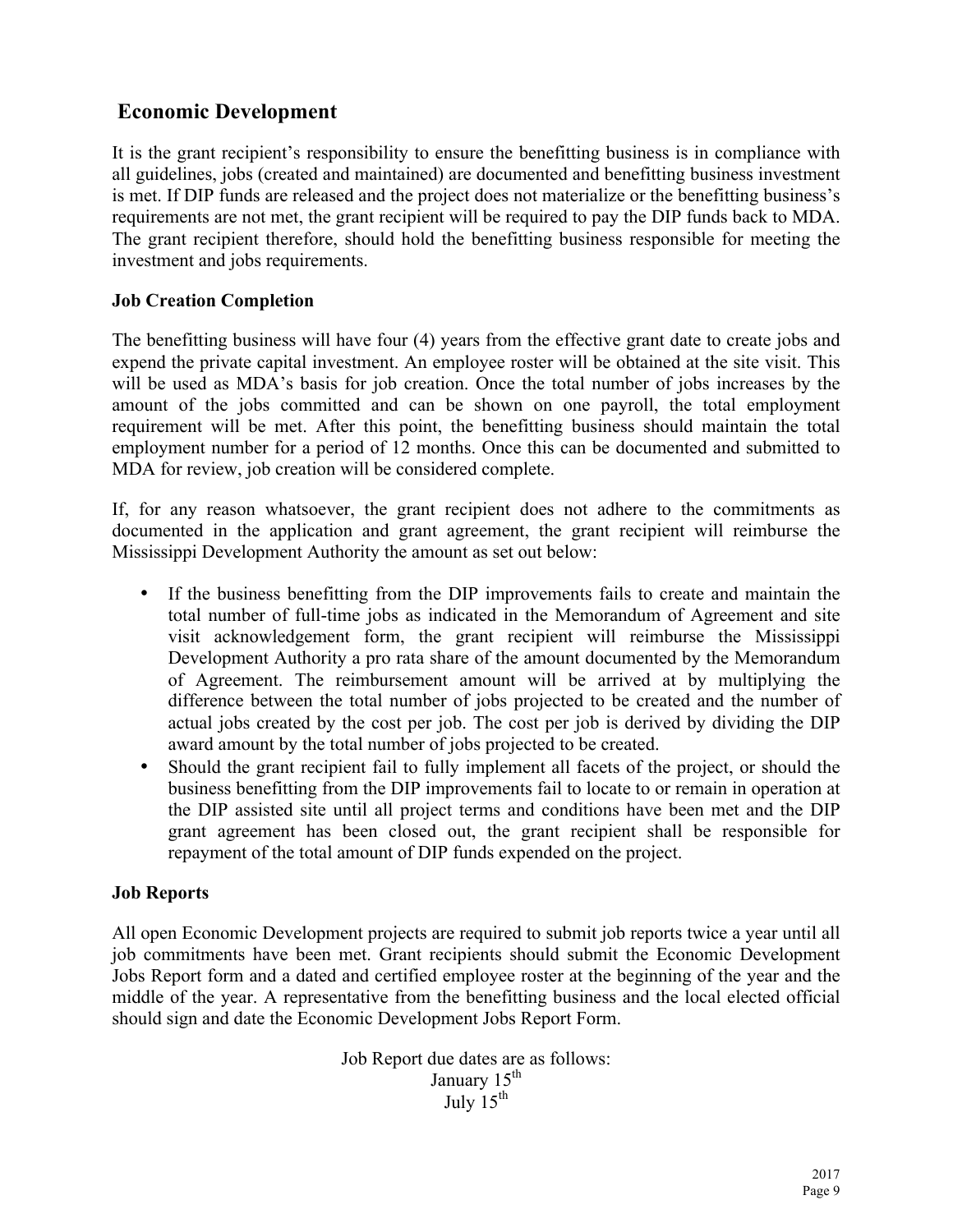Failure to submit job reports will result in the Community Services Division holding any and all pending Requests for Cash, Closeouts, and new project approvals for the grant recipient.

# **MONITORING**

Funds provided under the Mississippi Development Infrastructure Program are subject to audit by the Mississippi State Auditor's office. Additionally, MDA will also monitor all projects to ensure compliance with the original application submitted. During the life of the project or at project completion, a CSD program manager will contact the grant recipient to determine a date for the monitoring visit.

#### **Jobs and Investment Monitoring**

All Economic Development projects will be required to provide documentation of the jobs created and maintained and the investment made by the benefitting business. The following documentation is required for all Economic Development projects:

- Investment Documentation: Investment letter from the benefitting business stating the amount invested
- Jobs Documentation: One dated payroll showing the overall employment requirement has been met and a second dated payroll at least 12 months later showing the overall employment requirement has been maintained. If at the end of 12 months, the benefitting business has failed to maintain the total employment requirement that was previously met, they will have 60 days to bring the total employment back up to the committed number. Inability to maintain the total employment requirement will require the repayment of grant funds to MDA

# **CLOSE-OUT PROCESS**

Close-Out Packages bearing the original signatures of the designated signatory officials are due to MDA within 30 days after completion of the project including investment commitment and job creation. Failure to submit Closeout Packages in a timely manner will result in the Community Services Division holding any and all pending Requests for Cash, Close-Outs, and new project approvals for the grant recipient.

The close-out process encompasses a series of activities to verify that DIP Funds have been properly spent and that the applicant has completed the elements of its project in a timely and acceptable manner.

The grant recipient must submit all financial, performance, and other reports required as a condition of the grant.

The tasks involved in closing out a grant include:

- 1. Resolution of all monitoring findings;
- 2. Submission of Close-Out Package (one original copy);
- 3. Submission of Certificate of Completion (three originally signed copies);